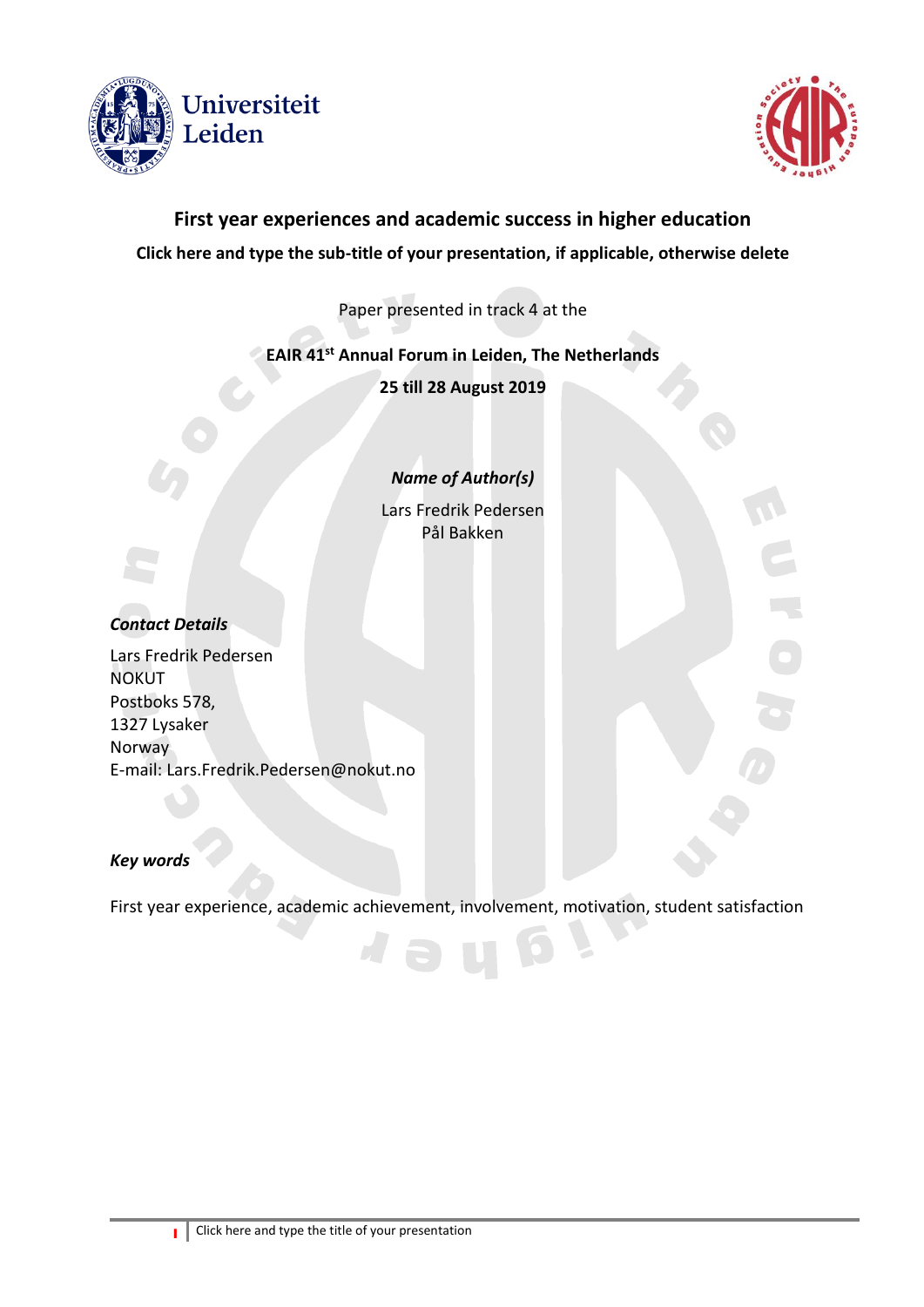## *Abstract*

#### **First year experiences and academic success in higher education**

Using data from the 2018 Norwegian student survey, we analyse the relationship between students' early experiences in higher education and their academic achievement, level of involvement in their studies and their overall satisfaction with their study programme. We use multivariate regression models controlling for relevant background variables including grades from upper secondary education, age and gender. We find that students who feel that the contents of the study programme corresponded well with their expectations receive higher grades and report a higher level of involvement in, and satisfaction with, their study programme. We also find that students who experienced high levels of academic and social integration, report higher levels of involvement and satisfaction with their study programme.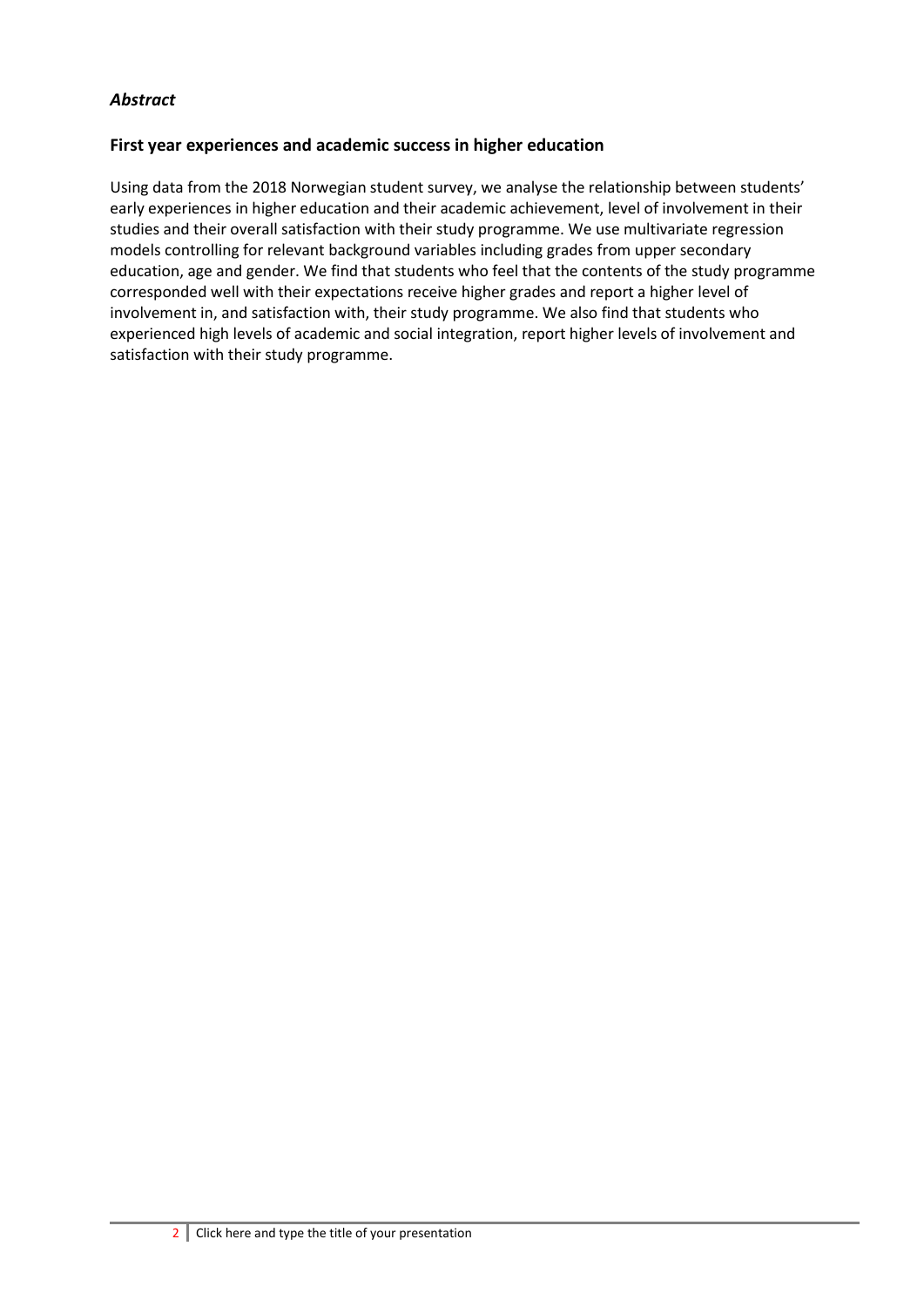## *Presentation*

## **First year experiences and academic success in higher education**

#### **Introduction**

There has been a substantial growth in the number of students in higher education in many European countries in the last decades (OECD 2018 and EAU 2017). This expansion of the higher education sector implies both expanding costs and increasing heterogeneity among students. These factors (among others) makes it important for HEIs to secure students' academic success. Previous research also indicates that dropout rates are high in the first year of study. A positive experience of the transition to higher education is related to higher academic performance (Wintre et. al. 2011).

We use data from the Norwegian student survey ('Studiebarometeret') to explore these matters. In 2018 the survey included questions on the transition between upper secondary and higher education. The students were asked about their experience with the transition, as well as their early experiences in higher education. We also use data on academic performance (grades in higher education) and background data on the students (e.g. grades from upper secondary education) to explore the relationship between the students' early experiences in higher education and their success in higher education.

The paper starts with an elaboration of the background of the paper's topics. We describe how student success (e.g. dropout), is high on the agenda in many countries, and that diversity in the student population may influence on student success. We also describe the importance of the transition to higher education and the students' perception of integration in their first year of study. We then describe the research questions and the methodology in further details. The results are briefly presented, followed by a discussion. The aim of this paper is to identify factors that are related to higher academic performance and motivation for studying.

#### **Background**

The expansion of the higher education sector, described above, implies expanding costs, which in many European countries means a growth in public funding (EAU 2017). In many countries, the government has linked student performance to the funding of the HEIs. A relatively new report (Elken, Frølich and Reymert 2016) describes the governance of higher education in Norway, Sweden, Finland, the Netherlands and England. The report demonstrates that public funding is linked to performance indicators in various degree in these countries. Data from EURYDICE supports the findings in that report: In all but one (Sweden) of the countries at least one of these indicators are being used: retention, Bachelor's and Master's degrees produced, and the production of study credits. There is focus on the issue also on top European level: Reducing dropout and increasing completion rates in higher education are highlighted in the EU's 'Europe 2020 strategy', and study success is considered as an important issue in most European countries.

An EU report (Vossensteyn et. al. 2015), shows that study success is an important issue in most European countries, and that student success is defined as completion, time-to-degree and retention or dropout. Regarding the last definition, some countries focus on retention and (or dropout) during the first year in higher education.

An implication of increasing participation rates is an increasing heterogeneity among students in higher education; the larger portion of an age cohort who enters higher education, the more variation can be expected to occur among the students / in the student mass. Individual factors like socio-economic (family) background, ethnic origin, gender, previous grades and motivation may influence study success, according to a report by Vossensteyn et. al. (2015). The report mentions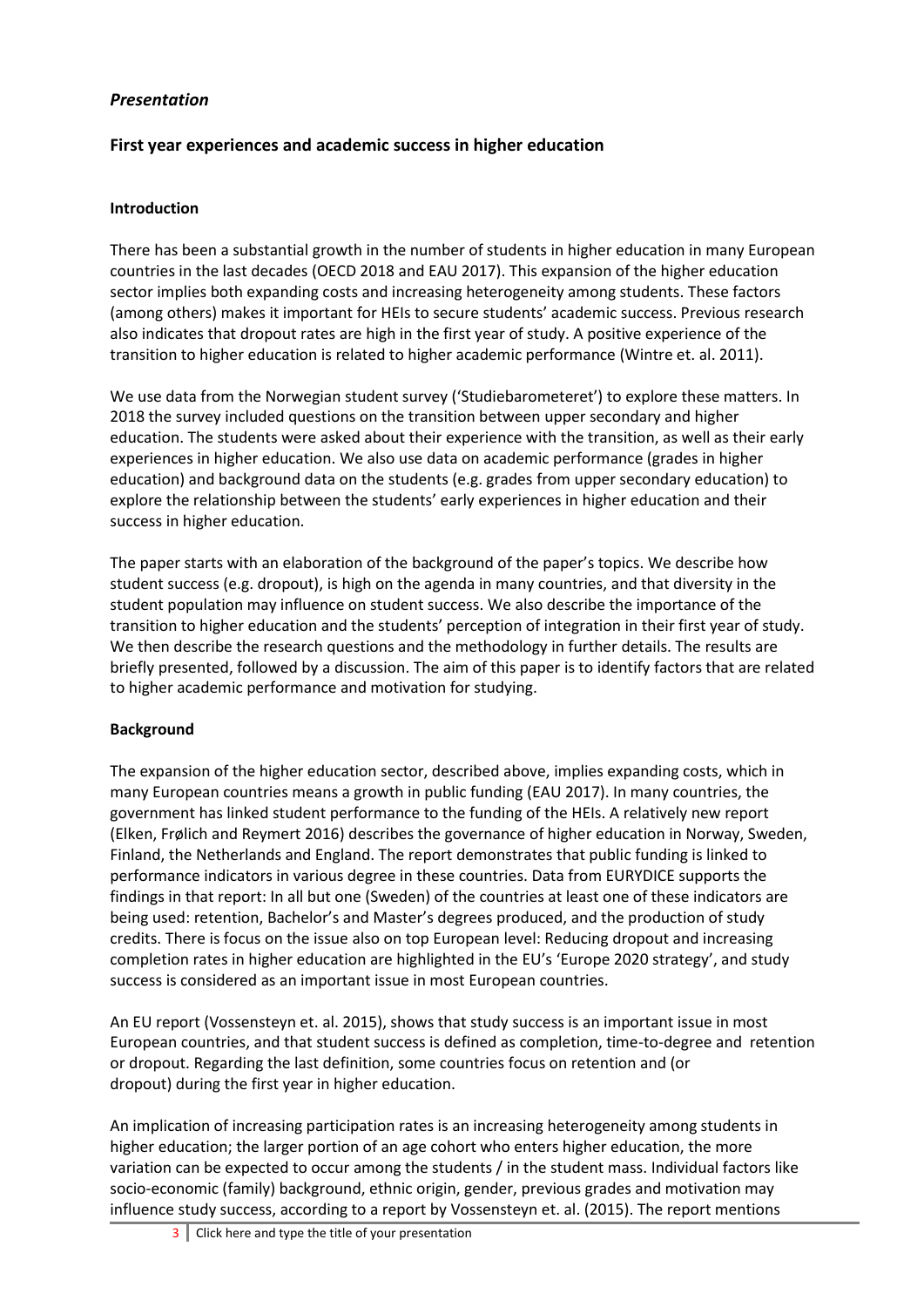several studies which claims that these factors influence dropout and completion. These findings are in line with other studies. Hovdhaugen and Aamodt (2005) highlights individual factors like parents' educational level, previous grades, gender, age and the students' motivation as important for dropout.

Another literature review Hovdhaugen (2019), finds that social integration in academia may have impact on dropout, and students' first year experiences may be of particular concern. The author lists many Norwegian studies, which show that students who leave their university early has experienced less social integration than other students.

Vossensteyn et al (2015) claims that both academic and social integration of students are possible factors (among others) that may reduce dropout. Wintre et. al. (2011) states that a positive experience of the transition to higher education is related to higher academic performance. It is therefore relevant to analyze whether students' perceptions of the integration in the first year of study is linked to academic success.

## **Research questions**

Concerns about student success and the importance of a smooth transition into higher education makes it relevant to ask students about their first year experience and explore potential benefits of a positive first-year experience. In this paper we explore five questions from the 2018 student survey in Norway about early experiences in the study programme, and we seek to answer the following research questions:

- Will early experiences correlate with academic success, measured by the grades achieved in higher education?
- Will early experiences correlate with involvement/motivation?
- Will early experiences correlate with overall satisfaction with the study programme?

The research questions will be analyzed using multivariate regression models, with one model for each of the research questions / dependent variables. Based on the literature we have outlined around the issue of heterogeneity and social background, we include control variables for previous academic performance, age and gender, in addition to institution and field of study. The aim of the paper is to explore whether there is a link between positive experiences early on in the study programme and students' achievement, involvement and satisfaction with their study programme. If such a link exists, this could be an area where HEIs can apply measures to ensure a smooth transition to higher education for new students.

## **Data and methodology**

We use data from Studiebarometeret (the Norwegian student survey). Studiebarometeret is a crosssectional survey that is conducted annually by the Norwegian Agency for Quality Assurance in Education (NOKUT). The survey measures students' perception of various aspects of educational quality. In 2018 the survey included questions about early experiences from the time just after the respondents started their current study programme. All second-year bachelor and master students at all the higher education institutions (HEIs) in Norway are invited to participate. The 2018 survey contains 31 256 respondents (48 percent response rate) representing approximately 1800 study programmes. The data also contain some background information about the respondents, including age, gender, grade point average (GPA), institution and study programme.

We use data from the questions on early experiences from the time just after the respondents started their current study programme. Only bachelor students are included in our analyses, because we want the data to reflect respondents who are relatively new to higher education. In this way, questions about early experiences in the study programme will also mean early experiences in higher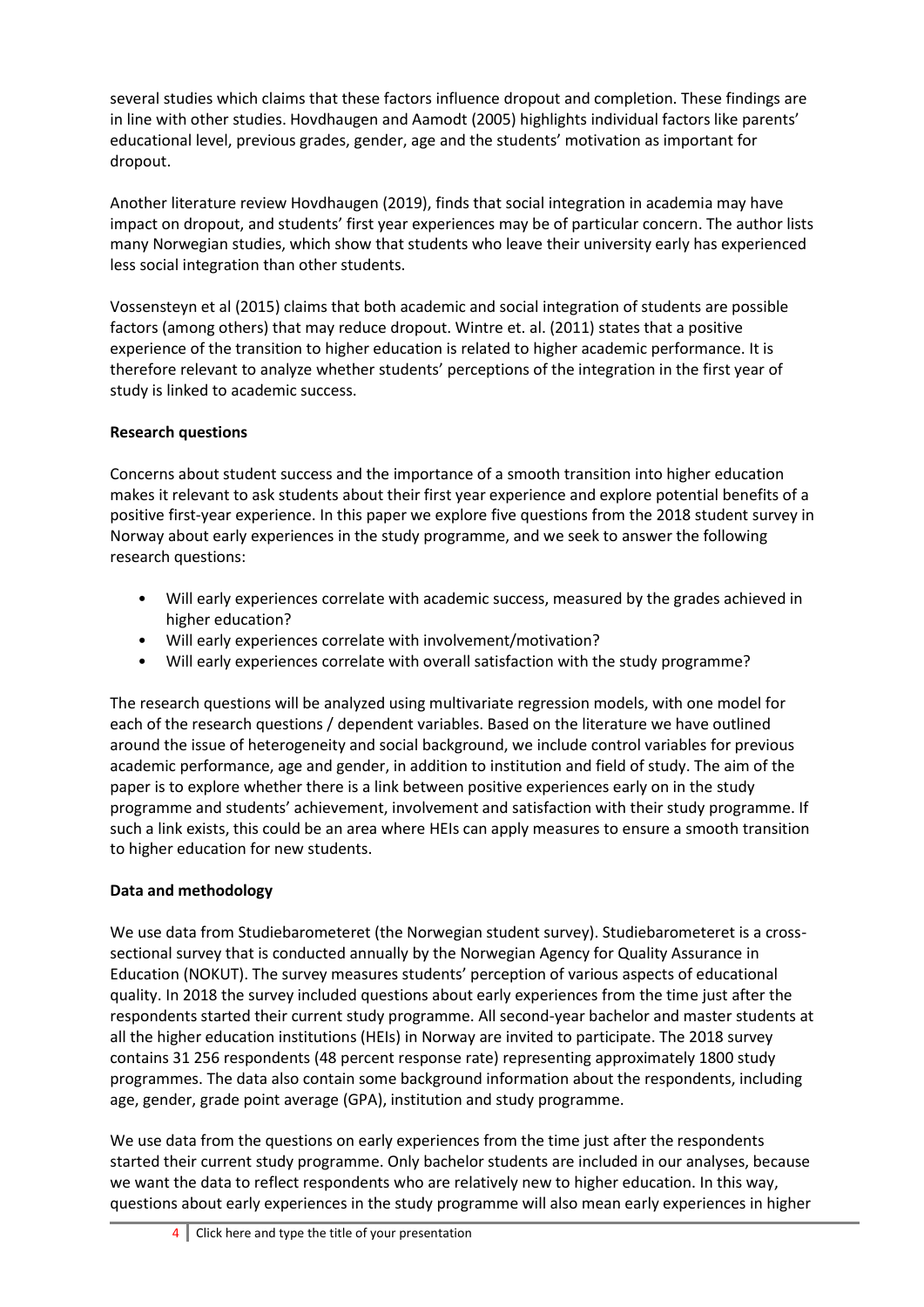education for most of the respondents. The final sample in the regression analysis consists of 7424 respondents. In addition to excluding master students, the sample size is reduced by listwise deletion of missing data. The largest reduction in sample size from listwise deletion is due to missing data on background variables like GPA from upper secondary education and GPA in the current study programme.

Three dependent variables are used to measure different positive outcomes. The first dependent variable is grade point average (GPA) for the respondents current study programme. GPA ranges from 0 (grade F) to 5 (grade A) and is based on grades achieved during the respondents first year (two semesters) of study, which consists of 60 ECTS for the majority of our sample. The second dependent variable is a Likert scale ranging from 1 to 5 based on four questions that measure the respondents' involvement in, and motivation for, their studies. The respondents were asked to what extent they agree with the following statements, ranging from 1 (do not agree) to 5 (completely agree): 'I am motivated for working on my studies', 'I participate in the organized learning activities that are offered, 'I show up well prepared for organized learning' and 'I consider myself a hardworking student'. This scale has a Cronbach's Alpha of 0,8 and factor analysis indicates that the four questions all measure the same factor (unidimensionality). The third dependent variable is a measure of the respondents' overall satisfaction with their study programme. The respondents were asked to what extent they agree with the following statement, ranging from 1 (do not agree) to 5 (completely agree): 'I am, overall, satisfied with my current study programme'. Because this is an ordinal variable and because very few respondents answered 1 or 2, we have recoded this variable into a dichotomous variable where the value 0 represents those who answered 1-3 and the value 1 represents those who answered 4 or 5. This dependent variable is analysed using a logistic regression model while the first two dependent variables (GPA and involvement) are analysed using OLS regression.

The regression models consists of five independent variables from the 'start of studies' part of the questionnaire, where the respondents are asked to consider the time period just after they started their current study programme when answering the questions. Respondents were asked to what extent they agree with the following statements, ranging from 1 (do not agree) to 5 (completely agree): 'The content of the study programme corresponded well with the expectations I had before the start of my studies', 'the academic staff clearly communicated what they expected of me academically early on in the study programme', 'I was academically integrated with my fellow students early on in the study programme, 'I was socially integrated with my fellow students early on in the study programme' and 'I was academically integrated with the academic staff early on in the study programme'. These five independent variables have been recoded from the 1-5 scale into dichotomous variables where those who answered 1, 2 or 3 have been given the value 0 and those who answered 4 or 5 (in other words, those who agree somewhat or completely with the statement) have been given the value 1.

We use five control variables in all the regression models. These control variables are gender, age, GPA from upper secondary school, field of education and HEI. Because one of the dependent variables are GPA in the respondents' current study programme, it is especially important to control for previous academic performance. We also tested a model which included the education level of the students' parents, but decided to not include this variable in the final models. Parents education level was not statistically significant because it is highly correlated with grades from upper secondary education, which is already included in the models. Field of education consists of 33 categories, such as 'chemistry', 'psychology', 'engineering', 'political science', etc. HEI consists of 24 categories (institutions). Because field of education and HEI represent a total of 57 categories, the results for these two control variables are not shown in the regression table, but they are included as dummy variables in the analysis.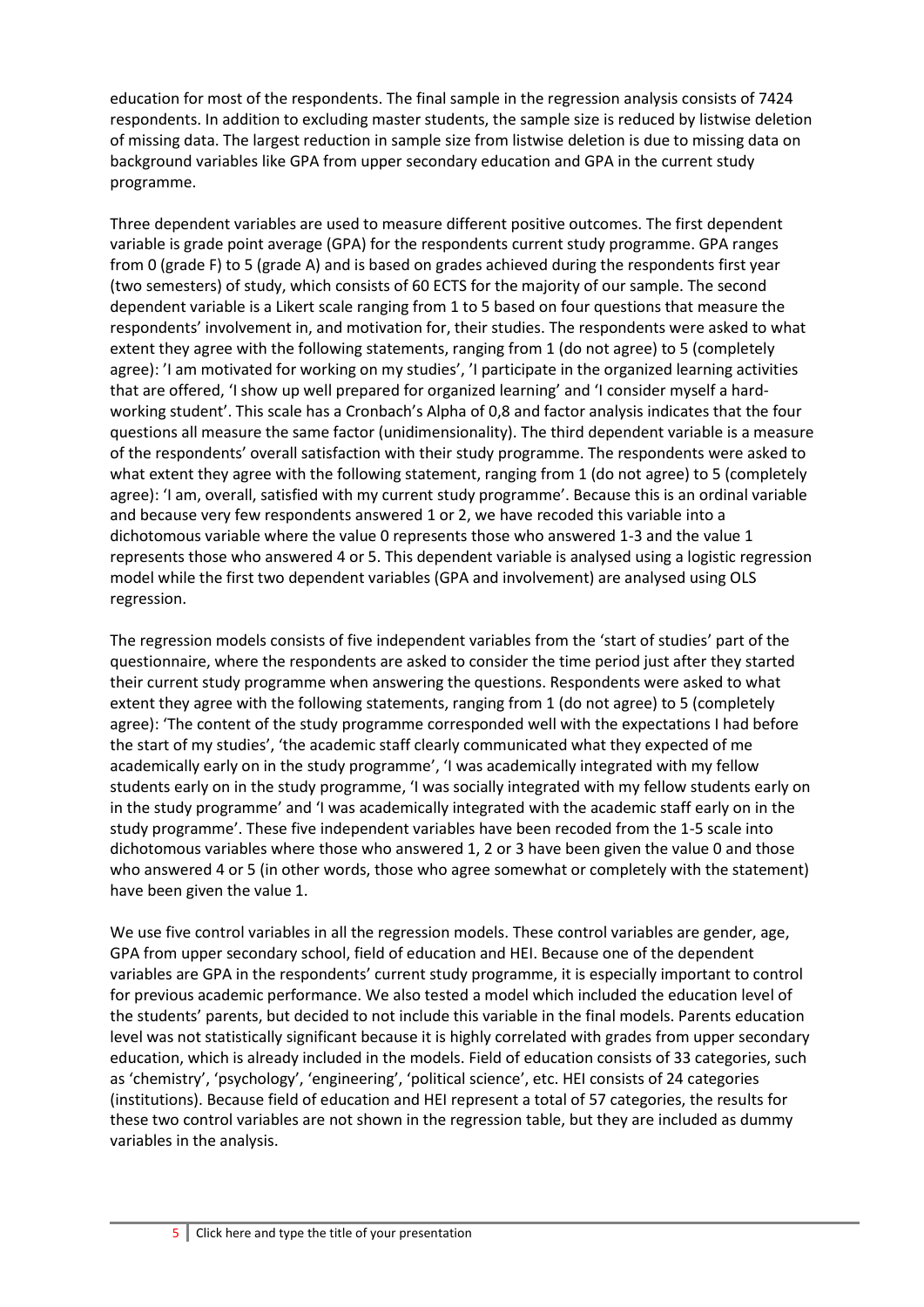#### **Results**

Table 1 contains the results of our regression analyses. There are three separate models, one for each of the dependent variables. The independent variables and control variables are the same for all three models. The first two models use linear regression (ordinary least squares) while the third model use logistic regression with the results displayed as odds ratio. Two of the control variables, field of education and HEI, are categorical variables with a high number of categories. They are included in the analysis as dummy variables but the results are not shown, and will not be included when discussing the results of the models.

|                                           | GPA study     |              | Satisfied with |
|-------------------------------------------|---------------|--------------|----------------|
|                                           | programme (0- | Involvement  | programme      |
|                                           | 5)            | (scale, 1-5) | (0/1)          |
|                                           | <b>OLS</b>    | <b>OLS</b>   | Logistic (OR)  |
| Constant                                  | $-0.581**$    | 1,967        |                |
| Independent variables (all 0/1)           |               |              |                |
| Corresponded well with expectations       | $0,125**$     | $0,315**$    | $5,222**$      |
| Clearly communicated expectations         | 0,000         | $0,138**$    | 1,995**        |
| Academic integration with fellow students | 0,048         | $0,168**$    | $1,225*$       |
| Social integration with fellow students   | $0,093**$     | $0,114**$    | $1,514**$      |
| Academic integration with academic staff  | $-0,003$      | $0,189**$    | $1,755**$      |
| Control variables                         |               |              |                |
| Female (male=0)                           | 0,018         | $0,13**$     | 0,971          |
| Age                                       | $0.019**$     | $0.021**$    | 0,99           |
| GPA upper secondary (20-60)               | $0,066**$     | $0,012**$    | 1,005          |
| Field of education (not shown)            |               |              |                |
| Higher education institution (not shown)  |               |              |                |
| Adj. r2 (pseudo r2 for logistic)          | 0,21          | 0,19         | 0,23           |
| n                                         | 7424          | 7424         | 7424           |

Table 1: Regression models (OLS and logistic) for each of the three dependent variables.

\*p<0,05 \*\*p<0,01.

In the first model, we look at the relationship between the five independent variables and the respondents' GPA in their current study programme. We find a statistically significant and positive relationship between experiencing that the contents of the study programme corresponded well with expectations and GPA. The model predicts an average increase in the GPA of 0,125 for respondents who, at the start of their studies, felt that the program corresponded well with their expectations. We also find a statistically significant and positive relationship between experiencing social integration with fellow students early on in the study programme and GPA, with a coefficient of 0,093. Age and GPA from upper secondary education are also statistically significant and, not surprisingly, grades from upper secondary education seems to be a rather strong predictor of GPA in higher education. The model predicts, for example, that a student with a GPA of 55 from upper secondary education will have a 1,3 higher GPA in higher education than a student with a GPA of 35 from upper secondary education.

In the second model we use the same independent variables and look at their relationship with the involvement scale, which measures the respondents' involvement in, and motivation for, their studies. We find a statistically significant and positive relationship between all the independent variables and the involvement scale. In other words, respondents who feel that the contents of their study programme corresponded well with expectations, who experienced that the academic staff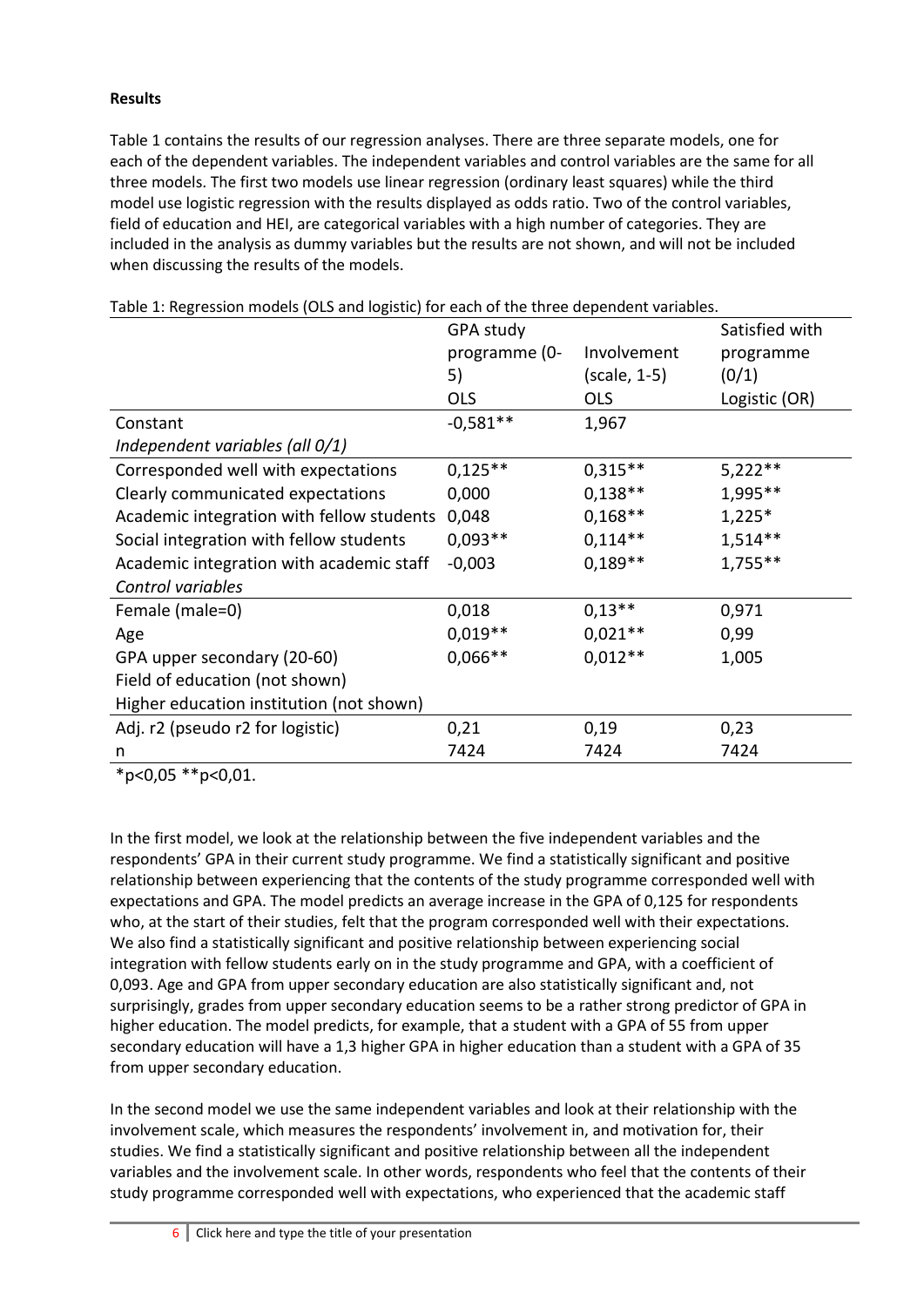clearly communicated their expectations of the students early on in their studies, and who early on experienced high levels of academic integration with both staff and other students, and social integration with other students, will on average report higher levels of involvement in their studies. Of these five independent variables, experiencing that the contents of the study programme corresponded well with expectations shows the strongest relationship with the involvement scale. The model predicts an increase of 0,315 on the involvement scale for respondents who agreed with this statement.

The third model uses a dichotomous dependent variable in a logistic regression model (results are displayed as odds ratio). The dependent variable is a measure of the respondents' overall satisfaction with their study programme. We find very similar results to the second analysis, with all five independent variables showing a statistically significant and positive relationship with overall satisfaction with the study programme. Among the independent variables we find that experiencing that the contents of the study programme corresponded well with expectations shows the strongest relationship with the dependent variable. The odds of being satisfied with the study programme is 5,2 higher for respondents who felt that the contents of their study programme corresponded well with their expectations.

#### **Discussion**

Reducing dropout rates in higher education is an important issue in many countries. Previous research have shown that factors like socio-economic background and previous academic performance might influence a student's success in higher education. With the expansion of higher education in many countries, HEIs have a responsibility to ensure that as many students as possible are successful in higher education.

In this paper we have identified several factors that are linked to students' involvement/motivation and their overall satisfaction with their study programme, such as experiencing that the contents of the study programme corresponds well with expectations, that the academic staff clearly communicates expectations early on in the study programme, a high level of academic and social integration between the students, and a high level of academic integration between the students and academic staff.

The strongest result in our analysis, as measured by the strength of the coefficient, is the importance of students experiencing that the contents of their study programme corresponds well with their expectations beforehand. We find that this is linked to both higher academic performance (higher GPA), higher levels of involvement in their studies and a higher level of satisfaction with their study programme.

Previous research (Vossensteyn et. al. 2015) finds that academic and social integration are important factors for reducing dropout, and that motivation and a positive experience of the transition to higher education, as well as a positive first-year experience, are important for student success. Our findings suggests that, in addition to these factors, matching expectations is an important factor for student success. If students feel that the study programme corresponds well with their expectations during their first year of studies, this might influence their motivation and success in higher education. It is therefore important that HEIs make sure prospective students are well aware of the contents of different study programme, so that they may make well informed choices when applying to higher education. The same report by Vossensteyn et. al. (2015) shows that some institutions have launched initiatives to familiarize students with their programme of choice before they are admitted to the institution and others have established special welcome programmes for students to facilitate social integration and student engagement.

The results indicate that the answers to the research questions presented earlier is 'yes', although